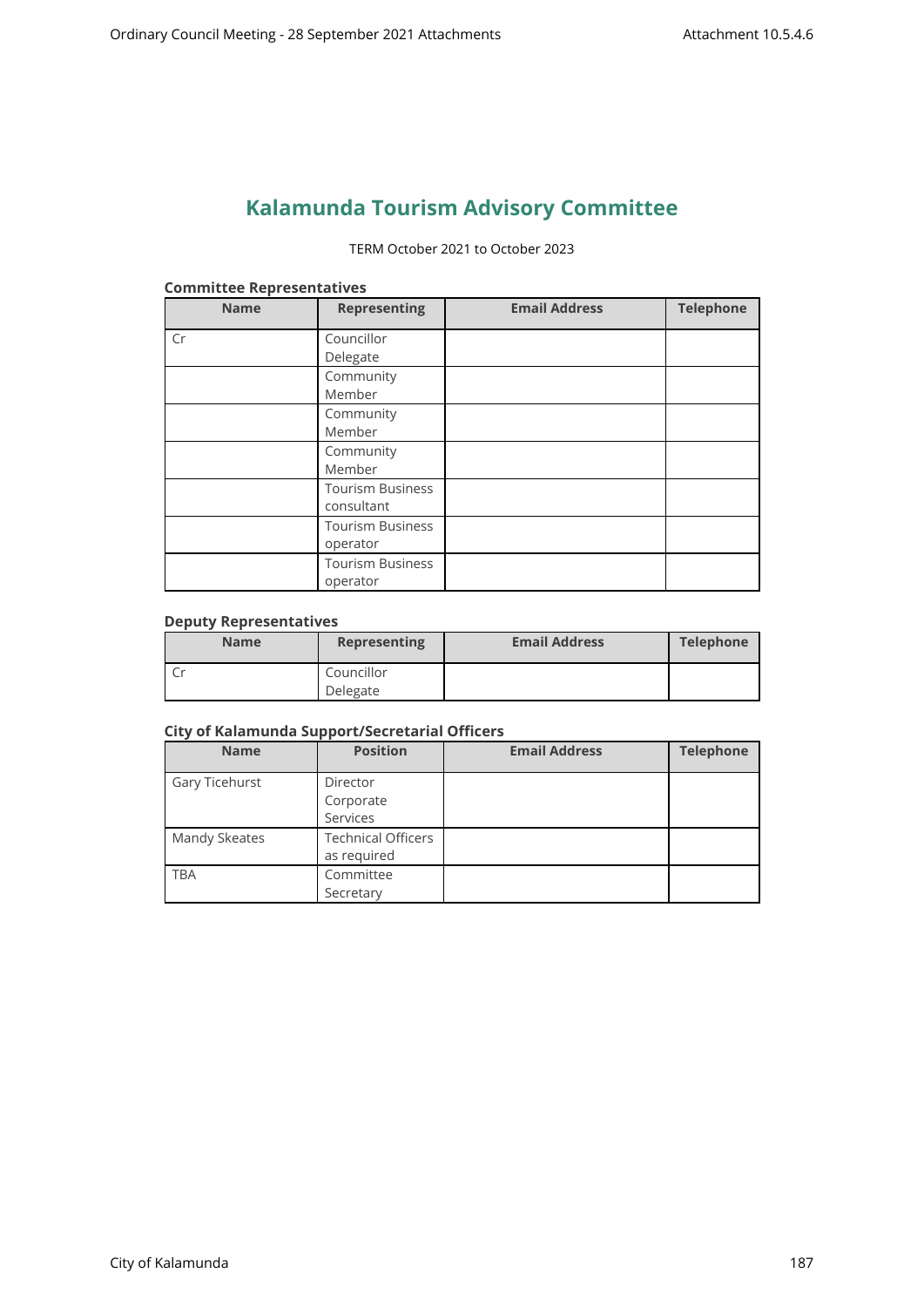# **KALAMUNDA TOURISM ADVISORY COMMITTEE**

Terms of Reference October 2021

# **1. Name**

The name of the Committee shall be the *Kalamunda Tourism Advisory Committee (KTAC).*

#### **2. Purpose**

To provide Council with support to establish the City of Kalamunda as a tourism destination with a sustainable and vibrant future.

#### **3. Objectives**

- a. Assist the City in its development of strategies, actions and plans to contribute to establishing the City as a major tourist destination.
- b. Assist the City to foster strong relationships with tourism stakeholders, including peak bodies and government agencies.
- c. Provide advice on current initiatives, opportunities or gaps in the promotion of tourism.
- d. Upon request by the City, to undertake specific investigations, reviews of items related to:
- i. Guiding the implementation of the Tourism Development Strategy
- e. Provide advice that leverages community expectations in promoting the strengths and opportunities in Tourism.
- f. Provides a forum for sharing information relating to tourism opportunities within the City.
- g. Provide advice and give consideration of how tourism can be integrated and aligned in other key informing City Strategies and Plans.
- h. Act as Champions within the Community for City initiatives in the Tourism area.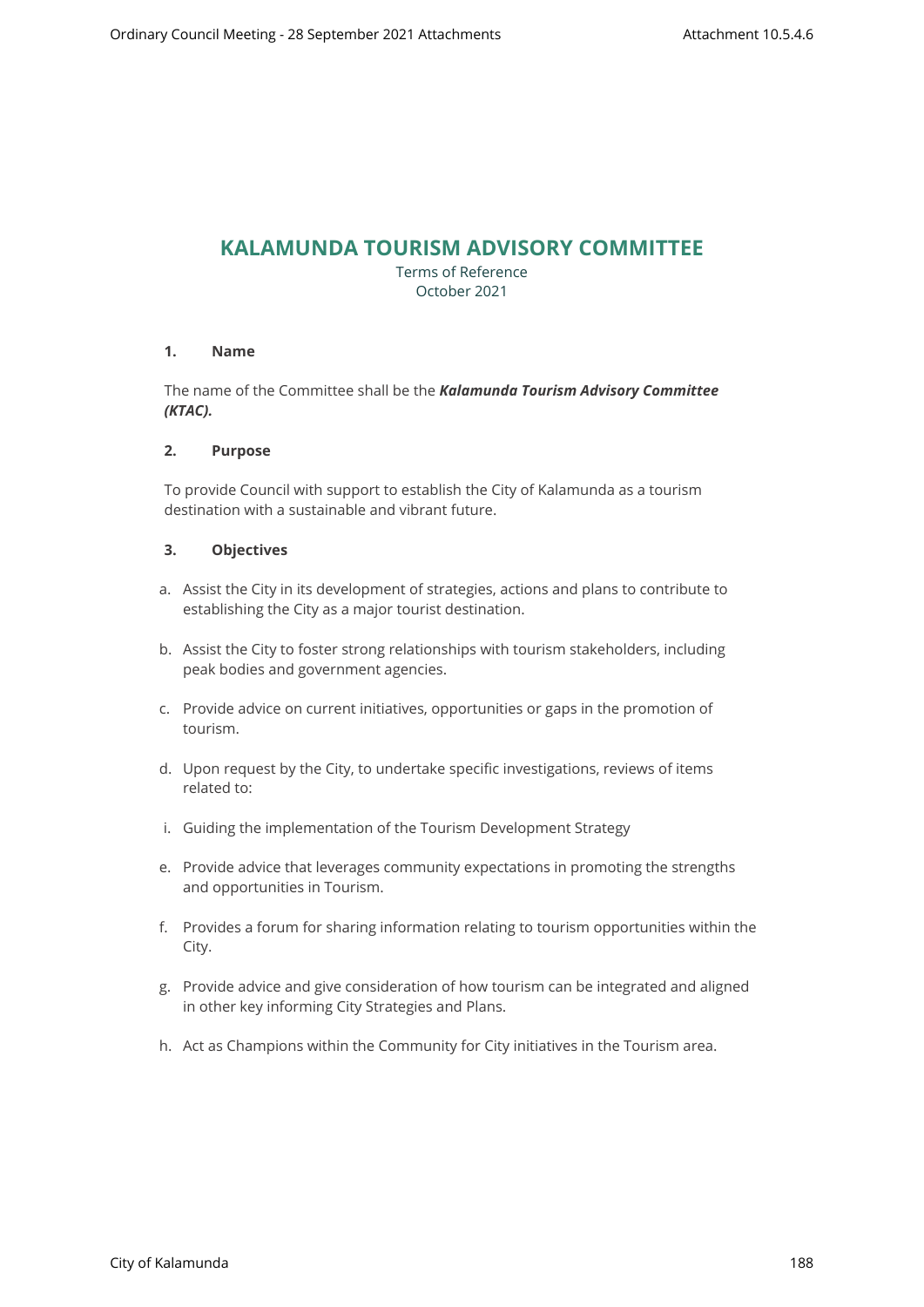# **4. Council's Strategic Alignment**

*Kalamunda Advancing Strategic Community Plan to 2031*

OBJECTIVE 1.3 - To support the active participation of local communities.

# **5. Membership**

# **a) Qualification to be a Member**

Members must be able to demonstrate skills, knowledge and experience and a strong interest in tourism development.

#### **b) No. of Members**

The committee shall consist of up to 8 members comprising:

- i. OneElected Member.
- ii. Three tourism operators from within the City of Kalamunda.
- iii. Three community members with experience within the tourism field

An invitation to a Local State Member of Parliament with a strong interest in tourism will be extended. This is a non-voting position.

# **c) Deputy Members**

Each committee shall have an appointed Deputy Councillors who is to attend meetings in the absence of the appointed Councillor.

# **d) Term of Appointment**

Appointment is for up to two years and members are eligible for re- appointment following the Council Ordinary Election.

# **e) Observers**

A request to attend a meeting as an observer will be approved at the discretion of the Presiding Member and the CEO.

Requests to attend as an observer should be provided to the CEO no less than two full working days prior to the meeting.

Observers:

- i. will not participate in the business of the committee.
- ii. will not be present when items of confidentiality are presented or discussed by the committee.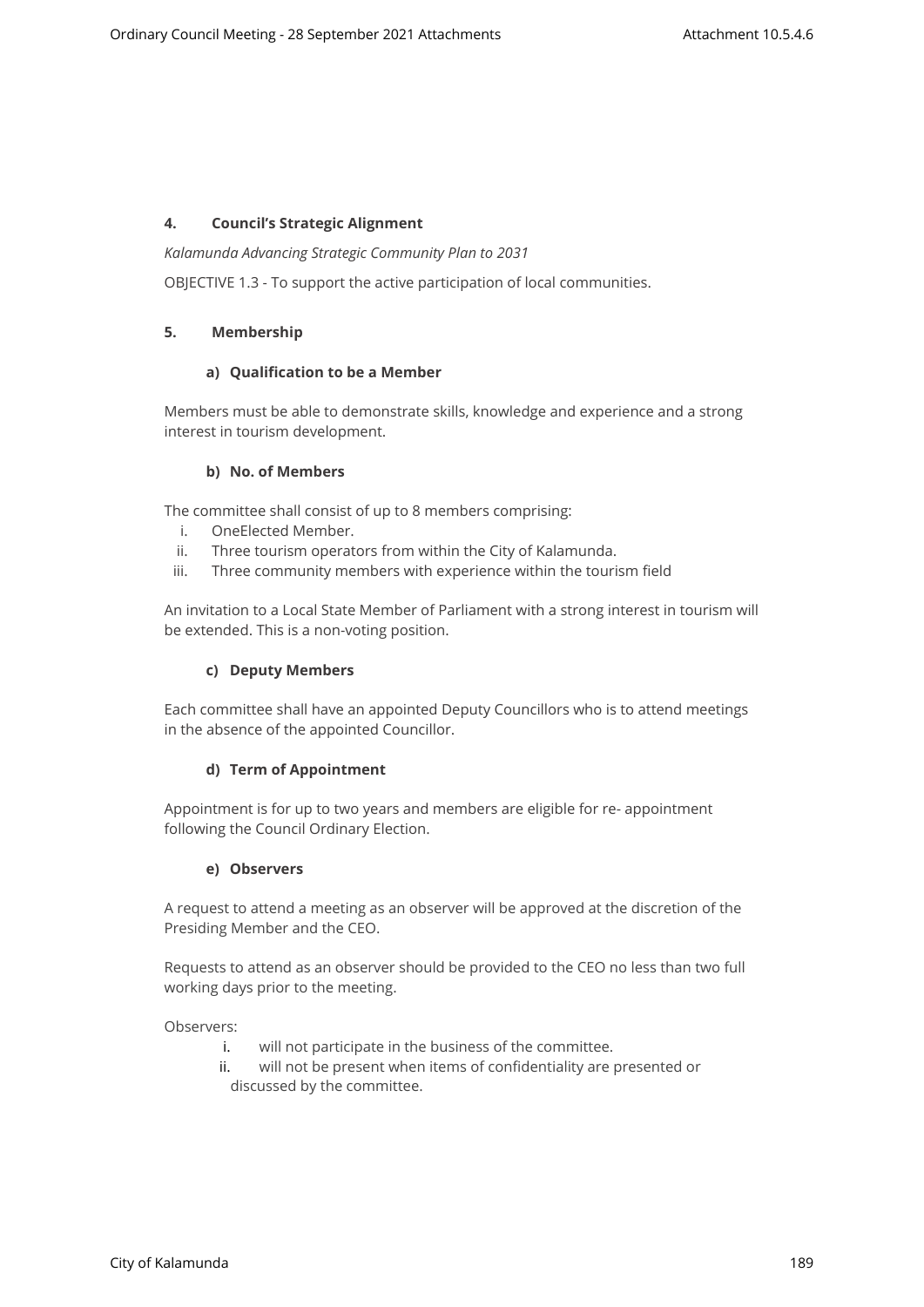# **f) Resignation or Termination of Membership**

- i. Membership will be reviewed should a member miss three consecutive meetings without approved leave of absence and the Committee may choose to recommend to Council that the member is removed.
- ii. A committee member may resign from membership of the committee by giving the Chief Executive Officer or the committee's presiding member written notice of the resignation.

#### **6. Election of Presiding Member and Deputy Presiding Member**

a. The election of the Presiding Member and Deputy Presiding Member will be conducting in accordance with the provisions of the *Local Government Act 1995.*

#### **7. Meetings**

#### **a) Conduct of Meetings**

All meetings will be conducted in accordance with the provisions of the *Local Government Act 1995* and the City's Standing Orders Local Law and the City of Kalamunda Code of Conduct.

# **b) Inductions**

All Members will be required to attend an induction which will be held prior to the first meeting of the committee following a Council election.

# **c) Schedule of Ordinary Meetings**

The Committee shall meet at least quarterly. Meetings should be held on a regular date and time to be determined by the Committee

# **d) Special or Extra Meetings**

A Special or extra meeting can be proposed by: -

- i. A majority decision of the Committee
- ii. The presiding member of the Committee
- iii. By at least 1/3rd of the members of the Committee

A Committee may also choose to form working groups from its membership or to second others with specific skills for undertaking specific tasks required by the Committee in consultation with the City to ensure resources can be made available.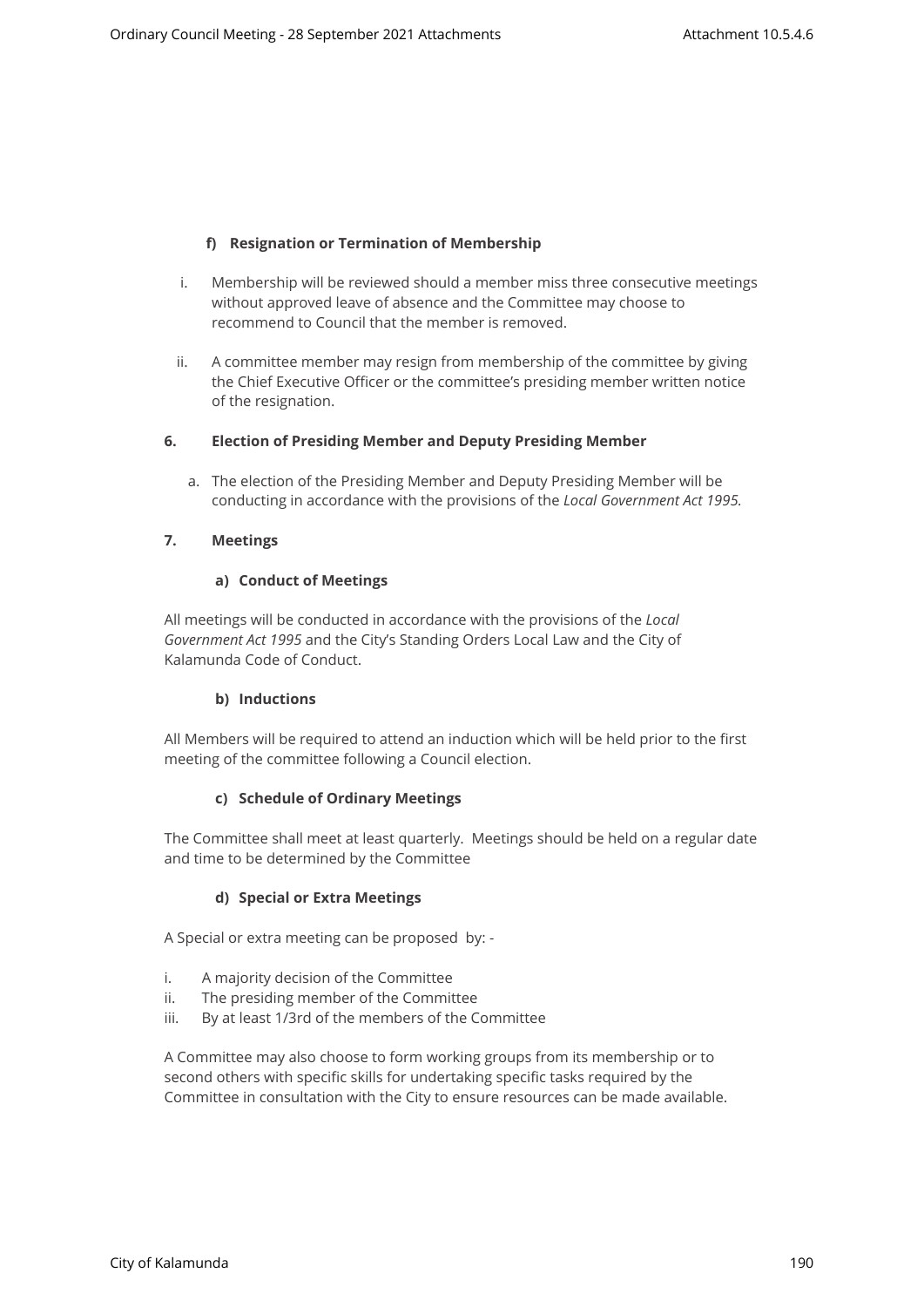#### **e) Quorum**

A quorum shall consist of at least one half of the appointed members. If a quorum is not achieved the meeting can progress informally, with minutes prepared in accordance with established processes

# **f) Disclosure of Interest**

All Committee Members are required to disclose any financial, proximity or impartiality interests that they may have in any matter to be discussed at the meeting.

#### **g) Voting**

Each appointed member present shall have one (1) vote. In the event of a tied vote, the Presiding Member is to cast a second vote.

City of Kalamunda Officers supporting the Committee do not have voting rights.

The City may appoint additional officers to attend meetings and provide advice or subject matter expertise on topics to be discussed at any meeting. These officers do not have a voting right.

#### **h) Agendas and Minutes**

- i. Agendas and Minutes will be administered by the Chief Executive Officer or their delegate.
- ii. City of Kalamunda Officer will be appointed by the CEO as the Secretary to the Committee.
- iii. A call for agenda items and notices of meeting will be distributed electronically by the Secretary 10 working days prior to each meeting. Members are to submit any agenda items within 2 working days.
- iv. A draft Agenda will be sent electronically to the Presiding Member 8 working days prior to committee meeting for sign off.
- v. The City and the Presiding Member may choose to meet to discuss agenda items prior to finalising an agenda.
- vi. Agenda items along with any supporting papers are to be sent to the committee members no later than 5 working days prior to meeting. This allows time for members to consider the item and make an informed decision.
- vii. Late or urgent agenda/business items may be accepted for consideration by the Committee by the Presiding Member.
- viii. If there are no agenda items the City's administration in consultation with the Presiding Member, will advise all members the scheduled meeting is cancelled.
- ix. The City's administration shall prepare draft minutes for all meetings within 10 working days. A copy of the minutes shall be forwarded to Presiding Member for sign off within 10 working days of each meeting.